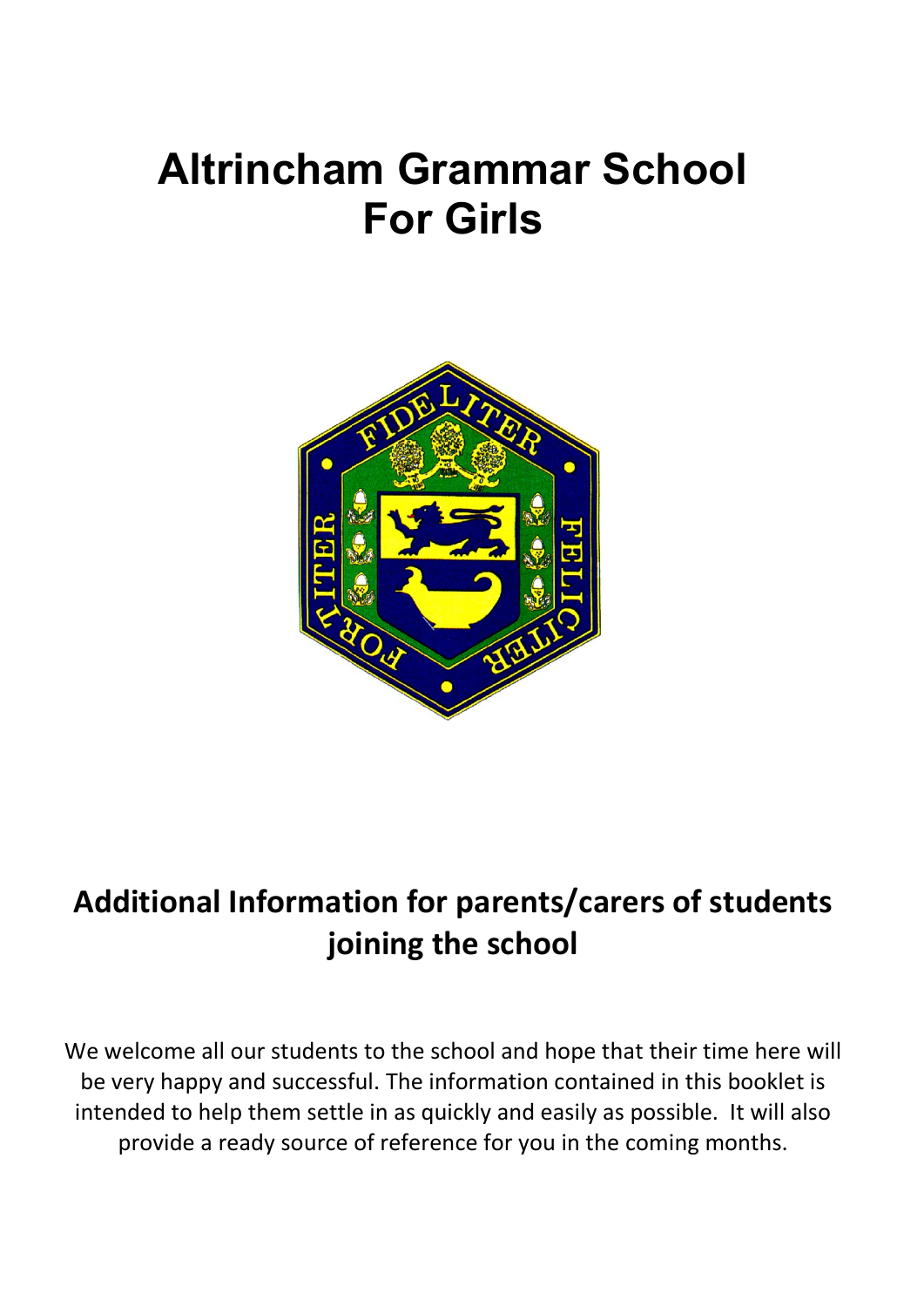# **Times**

Students should be in school by 8.30am for assembly or registration (8.40am). School ends at 3.30pm. Lunchtime is from 12.25pm to 1.25pm. The school library remains open every day until 5pm.

# **Road safety**

Parents/carers are requested **not** to wait/stop their cars on Cavendish Road, Bowdon Road or Enville Road when dropping students off in the morning or collecting them after school. Stationary cars obstruct the view of other motorists and of students trying to cross safely.

If driving to/from school, we recommend that you use the car park at the Bowdon Assembly Rooms on The Firs (WA14 2TQ) and allow students to make the 5 minute walk from there.

As students cross between sites unsupervised, they should always cross Cavendish Road by the zebra crossing, and St Margaret's Road by the central refuge. Crossing at any other place is not allowed.

# **Drop of and collection of students to and from school – if walking to school**

Parents/carers should not wait by the gates to the school as this causes congestion on the pavements and makes it difficult for other students and members of the local community to use the pavements safely. Parents/carers should arrange to meet their child at the Bowdon Assembly Rooms on The Firs (WA14 2TQ) and students can walk to this location within 5 mins of leaving the school site. Parents/carers are not allowed to wait in any area of the school site.

# **Lunchtime arrangements**

Students who have school meals can choose between the main dish of the day, hot snacks or cold food (salads and sandwiches). There is also a variety of desserts and drinks. Different year groups take turns to go into lunch first. Students may, if they wish, bring their own packed lunches. No students go home because lunchtime is short and they would miss mixing with friends and attending extra-curricular activities. Students in Years 7 – 11 are not permitted to leave the school premises at lunch-times.

# **Instrumental music lessons**

Information has been provided in original online information pack.

# **Absence due to illness**

In the case of **illness without Covid-19 symptoms**, on each day of absence parents/carers should telephone the school number as early in the day as possible and, using option 3, give the student's name, form, reason for absence and expected day of return to school. On the student's return to school, a letter explaining the reason for the absence should be given to the form tutor.

In the case of **illness with Covid-19 symptoms** (high temperature, persistent cough, loss of sense of taste/smell), your child must be tested for Covid-19. If they test negative, please inform school immediately and your child can return to school as soon as they have been symptom free for 48 hours. If they test positive, please inform school immediately and ensure your child and the rest of your family selfisolates. They may return to school at the end of the self-isolation period and when then have been without a fever for 48 hours. **Current public health advice is that if your child has any illness symptoms that seem unusual (even if not the traditional 3 Covid-19 symptoms) then take a precautionary approach - stay at home and book a Covid-19 test.** 

# **Absence for reasons other than illness**

If students need to request special leave of absence during the academic year, the appropriate form should be obtained by the student from the School Reception, and parents/carers should complete it and return it to school promptly, for the attention of the Vice Principal. In almost every case, at least one month's notice should be given of any such request. The Vice Principal/Principal will consider all requests for students to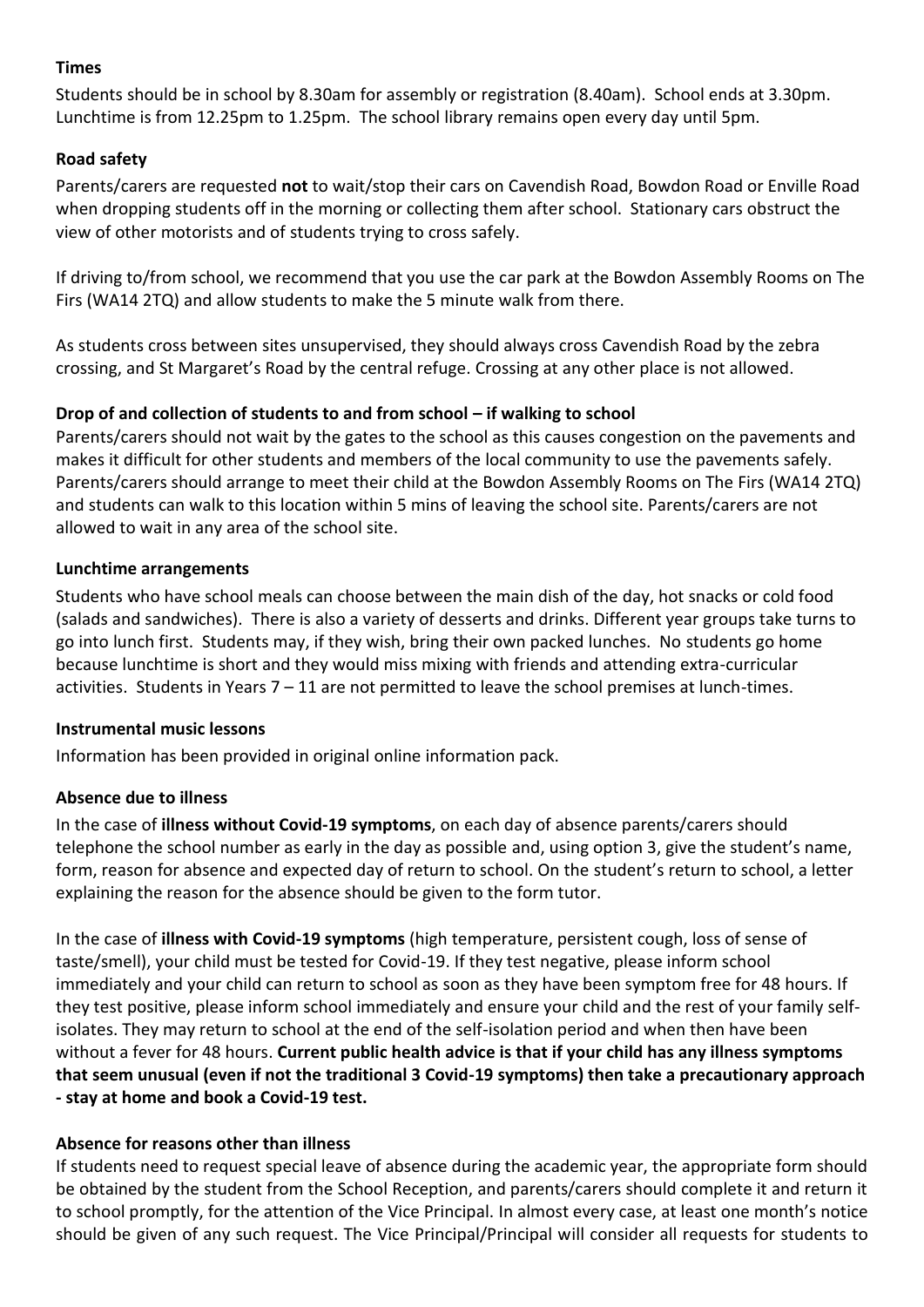take time off school during the term. **The Government does not allow time off for family holidays and requests will only be granted in exceptional circumstances.** Granting such special leave is always at the discretion of the Principal. Requests for time off school will not be granted for the start and end of any half term/term. **Parents/carers will appreciate that absence can adversely affect students' progress in school.**

# **Parent Teacher Association**

This flourishing organisation raises money for the school and puts on successful and enjoyable events. You are warmly invited to join.

# **Homework**

Students will spend approximately one hour per night on homework in Year 7. Homework set is recorded in homework diaries which you are asked to check regularly. Students are given homework timetables to show which subjects should be done on which night.

# **Code of Conduct**

There are a few rules. They encourage sensible behaviour and courtesy and respect for all members of the school community. A copy of the Code of Conduct can be found in the homework diary. Detentions are rarely given. They are for serious offences or frequent lateness without good reason. Parents/carers will always be notified in advance if a student is to receive an after-school detention.

# **Problems**

Please do not hesitate to contact us if your child is experiencing a particular problem. If the problem is urgent, please contact us by telephone. The main point of contact for parents/carers is the Senior Tutor or Assistant Senior Tutor.

# **Security of money and other property**

Students are advised not to bring large sums of money to school. Students should carry smaller amounts on their person in a purse belt or other attached purse. Students will only need money to top up their account for their lunches, this can also be done online by parents/carers.

# **All items of property including PE kit, hockey stick, school bag and pencil case should be clearly named.**

All students have a lockable locker in which to keep their books and other items. Your child will need a small padlock (we recommend a key operated lock) for her locker. Mobile phones and other electronic devices are the responsibility of students if brought into school, and restrictions on their use are outlined in the original online information pack.

# **1. Basic Uniform for Main School Pupils: Years 7 -11.**

- 1. Navy, knee length, pleated skirt (wide knife pleats, sewn down from waist all round). Please note, the skirt is to be no more than 5cm above the knee.
- 2. Navy, school approved trousers with the school badge on the left side pocket. Please note, the trousers are to be ankle length and must not be worn with a rolled up hem.
- 3. White, open-necked blouse with revers and inset sleeves (regulation style) or the fitted blouse with an open neckline and three quarter sleeves. Shirt must not show below the pullover.
- 4. V-necked navy blue pullover with green and yellow stripes at the cuff and V-neck. Pullover cuffs must not be frayed/pulled or visible below the blazer sleeves.
- 5. Plain opaque tights in black. Plain white or navy socks, knee or ankle length, may be worn instead of tights.